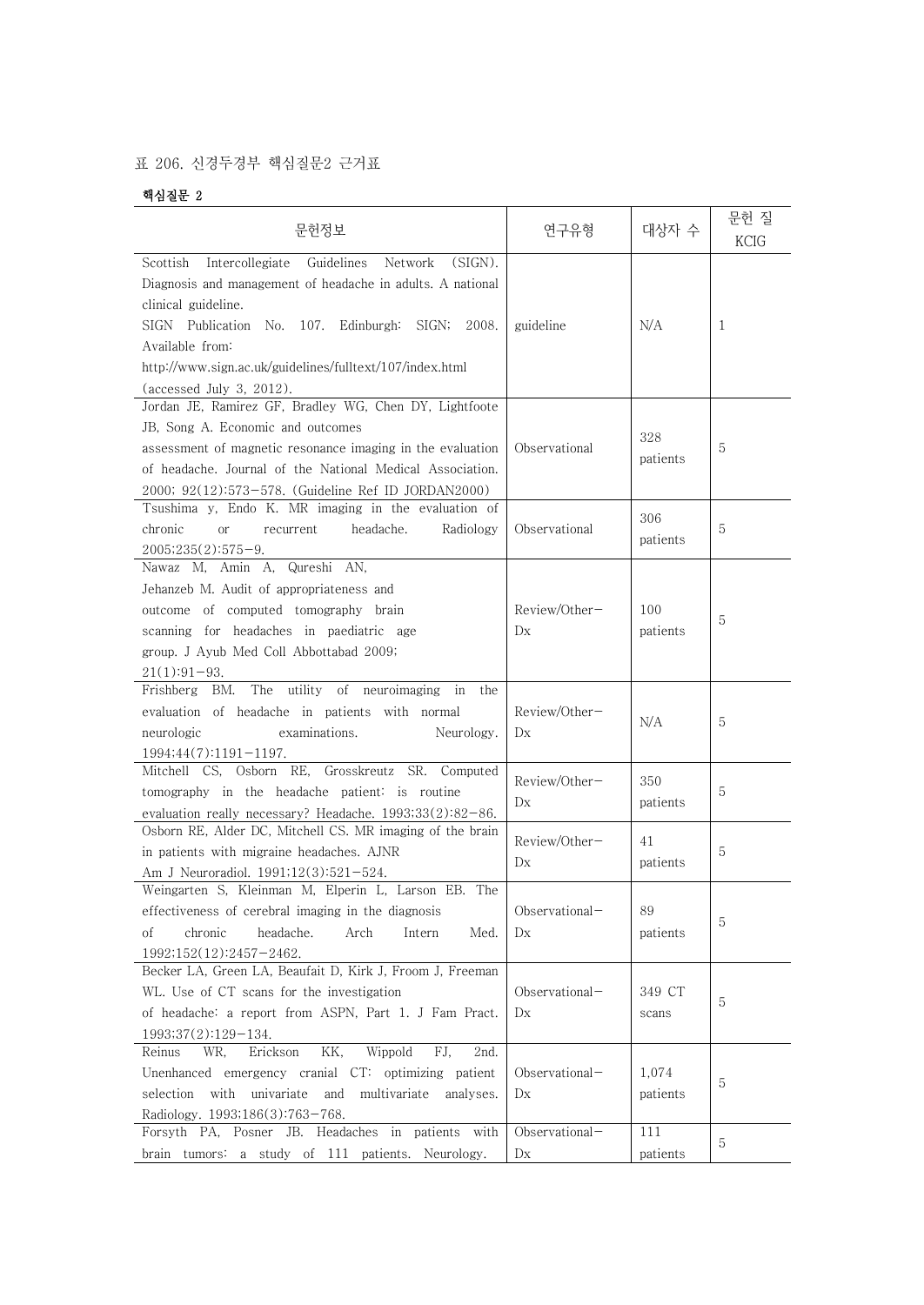| 1993;43(9):1678-1683.                                             |               |          |   |
|-------------------------------------------------------------------|---------------|----------|---|
| AP.<br>Porta-Etessam<br>J.<br>Medrano<br>Sempere<br>V,            |               |          |   |
| Garcia-Morales I.                                                 |               |          |   |
| Concepcion L, Ramos A, et al. Neuroimaging in the                 | Observational | 1,876    | 2 |
| evaluation of patients with non-acute headache. Cephalalgia       |               | patients |   |
| $2005;25(1):30-5.$                                                |               |          |   |
| US Headache Consortium, Frishberg BM, Rosenberg JH,               |               |          |   |
| Matchar                                                           |               |          |   |
| DB, McCrory DC, Pietrzak MP, et al. Evidence based                |               |          |   |
| guidelines in the primary care setting: neuroimaging in           | guideline     | 28       | 1 |
| patients with non-acute headache. [cited 16 Oct 2008].            |               | studies  |   |
| from<br>Available<br>url:                                         |               |          |   |
| http://www.aan.com/professionals/practice/pdfs/gl0088.pdf         |               |          |   |
| Wang HZ, Simonson TM, Greco WR, yuh WTC. Brain MR                 |               |          |   |
| imaging in the evaluation of chronic headache in patients         |               |          |   |
| without<br>other<br>neurologic<br>symptoms.<br>Acad<br>Radiol     |               |          |   |
| 2001;8(5):405-8.US Headache Consortium, Frishberg BM,             |               |          |   |
| Rosenberg JH, Matchar DB, McCrory DC, Pietrzak MP, et             | Observational | 402      | 5 |
| al. Evidence based guidelines in the primary care setting:        |               | patients |   |
| neuroimaging in patients with non-acute headache. [cited]         |               |          |   |
| 16 Oct 2008]. Available from url:                                 |               |          |   |
| http://www.aan.com/professionals/practice/pdfs/gl0088.pdf         |               |          |   |
| Evers S, Afra, J, Frese, A, Goadsby, PJ, Linde, M, May,           |               |          |   |
| A and Sandor, PS. EFNS guideline on the drug treatment of         |               |          |   |
| migraine - report of an EFNS task force. Eur J Neurol             | guideline     |          | 1 |
| 2006;13(6):560-72.                                                |               |          |   |
| National Clinical Guideline C. National Institute for Health      |               |          |   |
| and Clinical Excellence: Guidance. Headaches: Diagnosis           |               |          |   |
| and Management of Headaches in Young People and Adults.           | guideline     | N/A      | 1 |
| London: Royal College of Physicians (UK)                          |               |          |   |
| National Clinical Guideline Centre.; 2012.                        |               |          |   |
| Cull RE. Investigation of late-onset migraine. Scottish           |               | 69       |   |
| Medical Journal. 1995; $40(2):50-52$ .<br>(Guideline Ref ID       | Observational | patients | 5 |
| CULL1995)                                                         |               |          |   |
| Demaerel P, Boelaert I, Wilms G, Baert AL. The role of            |               |          |   |
| cranial computed tomography in the diagnostic work-up of          |               | 363      |   |
| headache. Headache. 1996; $36(6):347-348$ . (Guideline Ref        | Observational | patients | 5 |
| ID                                                                |               |          |   |
| DEMAEREL1996)                                                     |               |          |   |
| Howard L, Wessely S, Leese M, Page L, McCrone P,                  |               |          |   |
| Husain K et al. Are investigations anxiolytic                     |               |          |   |
| anxiogenic?<br>randomised<br>A<br>controlled<br>trial<br>οf<br>or |               |          |   |
| neuroimaging to provide reassurance in chronic daily              |               |          |   |
| Journal<br>Neurology,<br>headache.<br>οf<br>Neurosurgery<br>and   | <b>RCT</b>    | 150      | 2 |
| Psychiatry. 2005;                                                 |               | paitents |   |
| 76(11):1558-1564.                                                 |               |          |   |
| (Guideline Ref ID HOWARD2005) Demaerel P, Boelaert I,             |               |          |   |
| Wilms G, Baert AL. The role of cranial computed                   |               |          |   |
| tomography in the diagnostic work-up of headache.                 |               |          |   |